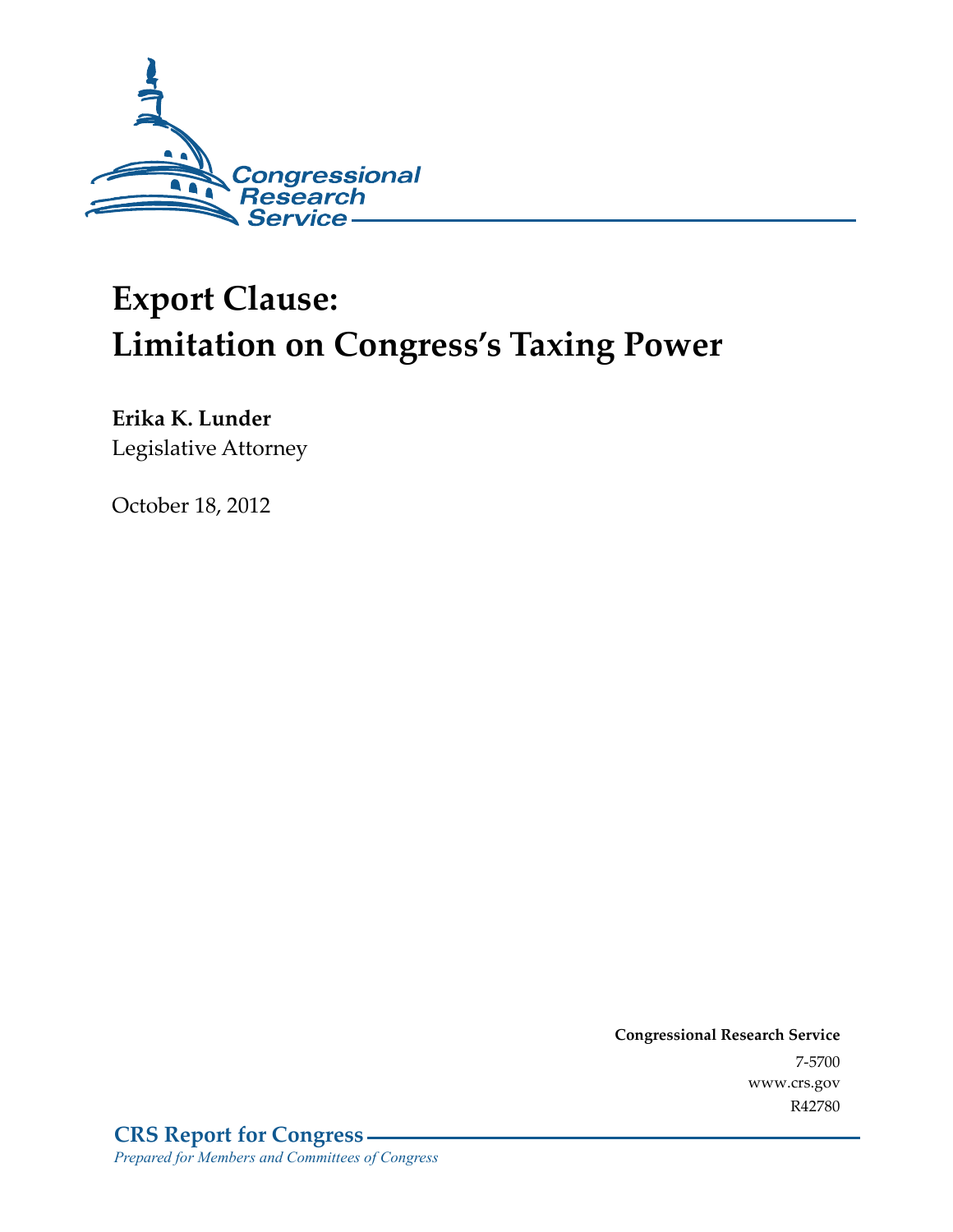# **Summary**

The Export Clause, found in Article I, Section 9, Clause 5 of the U.S. Constitution, directly states "No Tax or Duty shall be laid on Articles exported from any State." The Clause represents one of the few restrictions on Congress's otherwise broad taxing power. Examples of taxes that have been found unconstitutional as applied to exports include the harbor maintenance tax and the excise tax on domestically mined coal.

The Clause prohibits taxes and duties that are targeted at exports or imposed on goods during "the course of exportation." It also protects those services and activities that are "closely related" to the export process. Importantly, pre-export goods and services are not exempt from otherwise generally applicable taxes.

The Export Clause only prohibits the imposition of taxes and duties. It does not prohibit user fees. Congress's choice to call something a tax or a fee will not be determinative in assessing the provision's constitutionality; rather, a court will likely examine the provision's substantive characteristics to determine if it is a fee or tax. According to the Supreme Court, the primary characteristics of a user fee are that it, unlike a tax, is (1) proportional to the government services or benefits received by the payor and (2) not determined solely on an ad valorem basis (i.e., not based solely on the quantity or value of the goods or services on which it is placed). Thus, it is possible that a charge referred to in statute as a "fee" could be recharacterized by a court to be a "tax" if it failed to meet these criteria, and vice versa.

When a government charge has been imposed in violation of the Export Clause, one issue that arises is the remedy for persons who paid the unconstitutional amount. Typically, taxpayers who overpay a tax are required to seek a refund using the process found in the Internal Revenue Code (IRC). In the event that a "fee" was recharacterized as an impermissible tax, there might be a similar administrative refund procedure. The question here is whether it is possible to bring suit in the Court of Federal Claims under the Tucker Act seeking damages from the government in the amount of unconstitutional amounts paid. Taxpayers may prefer the Tucker Act because it has a longer statute of limitations than the IRC—six years from the time the tax is paid versus three years—and, in some situations, might allow parties farther down the supply chain (e.g., exporters) to bring claims alleging they deserve damages because they bore the economic burden of the tax through higher prices.

A threshold issue has been whether the Court of Federal Claims can hear these suits. In order for a claim to be permissible under the Tucker Act, two things must be true: (1) the Export Clause must provide a right to monetary damages when the government violates it, and (2) it must be permissible to make such a claim independent of an IRC (or other administrative) refund claim. In 2008, the Supreme Court held that taxpayers must comply with the IRC procedures when seeking refunds for the unconstitutionally imposed coal excise tax. It appears the Court's holding would apply to any tax covered by the IRC refund process. The Court did not address whether the Export Clause provides a right to monetary damages, finding that the IRC refund process applies regardless. Because these issues are matters of statutory construction, Congress has the option to modify the refund procedures for taxes imposed in violation of the Export Clause, if it so chooses. For example, after the 2008 Supreme Court case, Congress provided an alternative refund process for the coal excise tax that extended the statute of limitations and expanded the opportunity for exporters to seek refunds.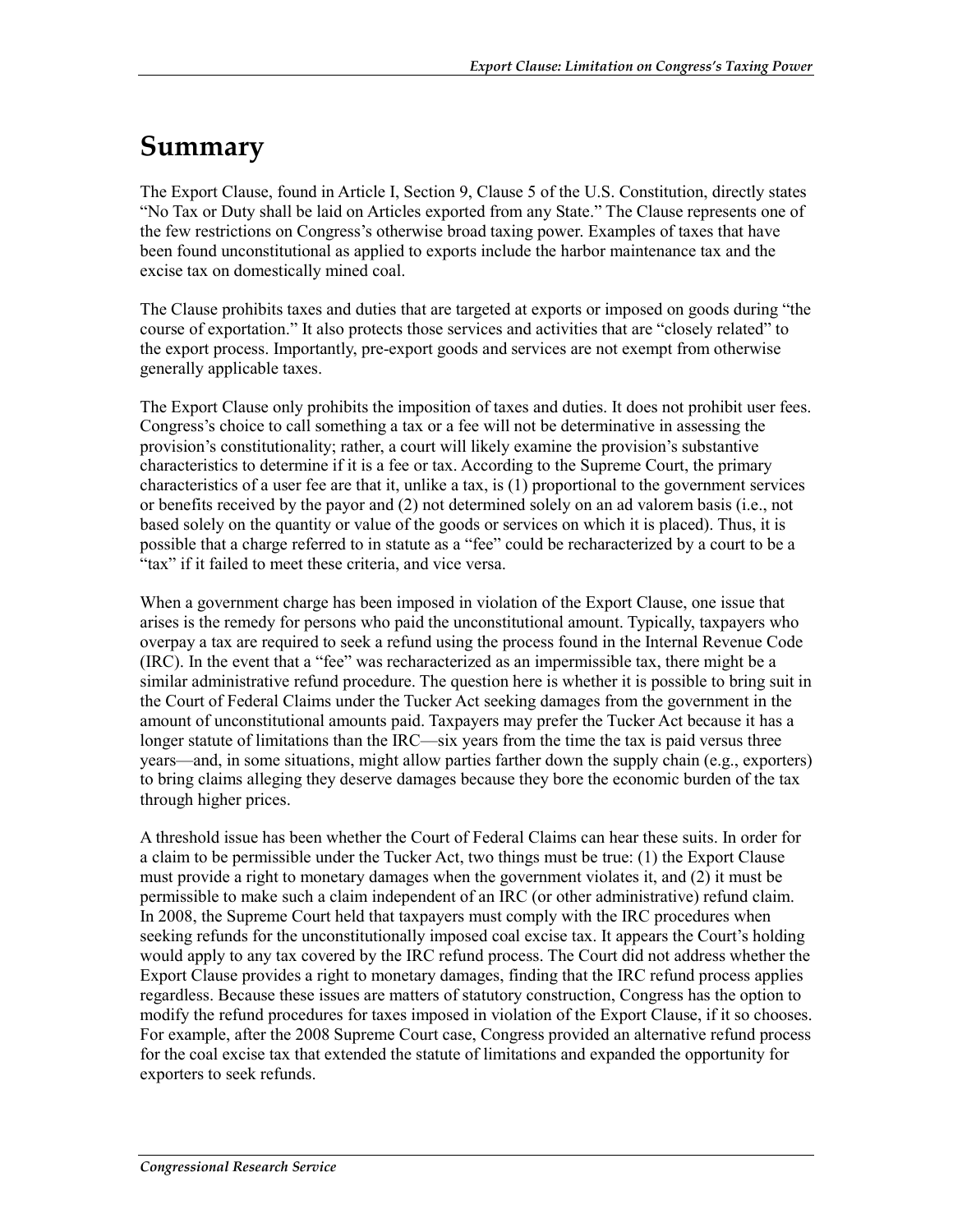## Contents

### Contacts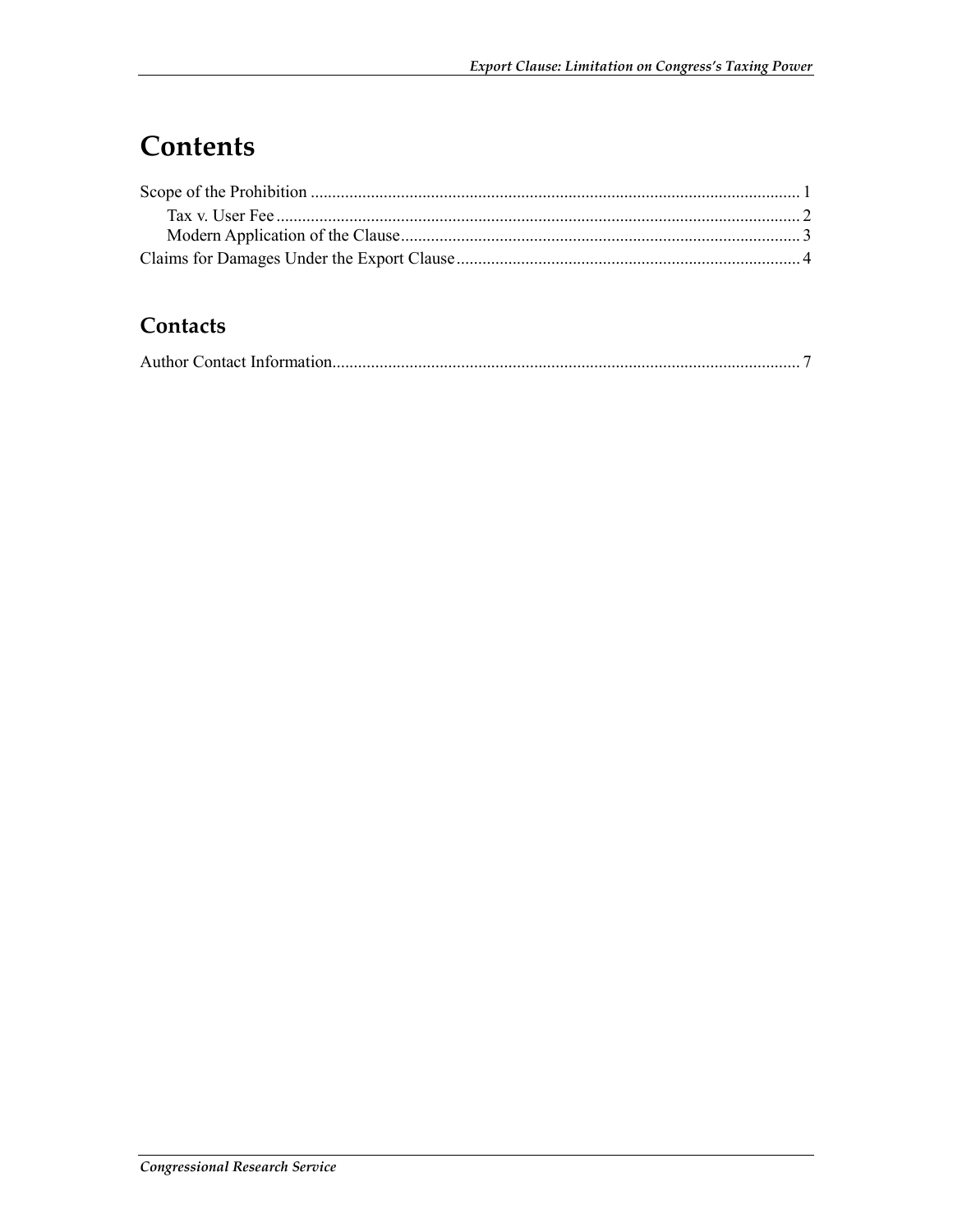he Export Clause states that "No Tax or Duty shall be laid on Articles exported from any State.<sup>51</sup> The clause is perhaps among the lesser-known provisions of the U.S. Constitution. Nonetheless, it is an important one for Congress because it is one of the few limitations on The Export Clause states that "No Tax or Duty shall be laid on Articles exported from an State."<sup>1</sup> The clause is perhaps among the lesser-known provisions of the U.S. Constitute Nonetheless, it is an important one for Con about certain energy and transportation-related taxes (such as the coal excise tax and harbor maintenance  $\text{tax}$ ).<sup>3</sup>

### **Scope of the Prohibition**

The Export Clause is an absolute prohibition on taxing exports by the federal government.<sup>4</sup> Whether a tax discriminates against exports is irrelevant—even a generally applicable tax that applies to all goods equally is unconstitutional as applied to exports.<sup>5</sup>

The Clause prohibits any federal tax or duty that is imposed on goods during "the course of exportation" or targeted at exports, as well as those imposed on services and activities "closely related" to the export process.<sup>6</sup> A situation where a good may be found to be in the course of exportation is when it is loaded onto an export vessel and title is transferred from the producer to a foreign purchaser.<sup>7</sup> Once a good is in the course of exportation, it does not matter that there may be some theoretical possibility it might not actually be exported—the good cannot be taxed.<sup>8</sup>

On several occasions, the Supreme Court has found a tax to be impermissible when it was essentially imposed on an export good even though it was not directly imposed on it. For example, in a 1915 case, *Thames & Mersey Marine Ins. Co. v. United States*,<sup>9</sup> the Court held that a federal stamp tax on insurance policies against marine risks could not be applied to policies covering exports. The Court explained that "proper insurance during the voyage is one of the necessities of exportation" and "taxation of policies insuring cargoes during their transit to

<sup>1&</sup>lt;br><sup>1</sup> U.S. Const. Art. 1, §9, cl. 5. The Export Clause is distinct from the Import-Export Clause, which limits the states' taxing power. U.S. Const. Art. I, §10, cl. 2 ("No State shall, without the Consent of the Congress, lay any Imposts or Duties on Imports or Exports, except what may be absolutely necessary for executing it's inspection Laws....").

<sup>&</sup>lt;sup>2</sup> U.S. Const. Art. I, §8, cl. 1 ("The Congress shall have Power to lay and collect Taxes, Duties, Imposts and Excises, to pay the Debts and provide for the common Defence and general Welfare of the United States ... ").

 $3$  I.R.C. §§4121, 4461 & 4462.

<sup>4</sup> *See, e.g.,* United States v. IBM Corp*.*, 517 U.S. 843, 848 (1996) (Export Clause "strictly prohibits any [federal] tax or duty ... that falls on exports during the course of exportation").

<sup>&</sup>lt;sup>5</sup> See id. (Export Clause prohibits all taxes on exports, whether or not discriminatory); United States v. Hvoslef, 237 U.S. 1, 18 (1915) (rejecting argument that tax was permissible because it was nondiscriminatory).

<sup>6</sup> *See* Turpin v. Burgess, 117 U.S. 504, 507 (1886) ("a general tax, laid on all property alike, and not levied on goods in course of exportation, nor because of their intended exportation, is not within the constitutional prohibition"); *IBM Corp.*, 517 U.S. at 846, 848 ("our cases have broadly exempted from federal taxation not only export goods, but also services and activities closely related to the export process" and "broadly suggested that the Export Clause prohibits both taxes levied on goods in the course of exportation and taxes directed specifically at exports"); Fairbank v. United States, 181 U.S. 283, 294 (1901) (striking down a federal stamp tax on bills of lading for export shipments that discriminated against exports, finding that while the tax was not directly imposed on goods being exported, it was "in effect a duty on the article transported").

<sup>7</sup> *See* A. G. Spalding & Bros. v. Edwards, 262 U.S. 66 (1923) (goods entered the course of exportation when delivered to the export carrier and title transferred); IRS Notice 2000-28, 2000-1 C.B. 1116 (same).

<sup>8</sup> *See A. G. Spalding & Bros.,* 262 U.S. at 69-70.

<sup>9</sup> Thames & Mersey Marine Ins. Co. v. United States, 237 U.S. 19 (1915).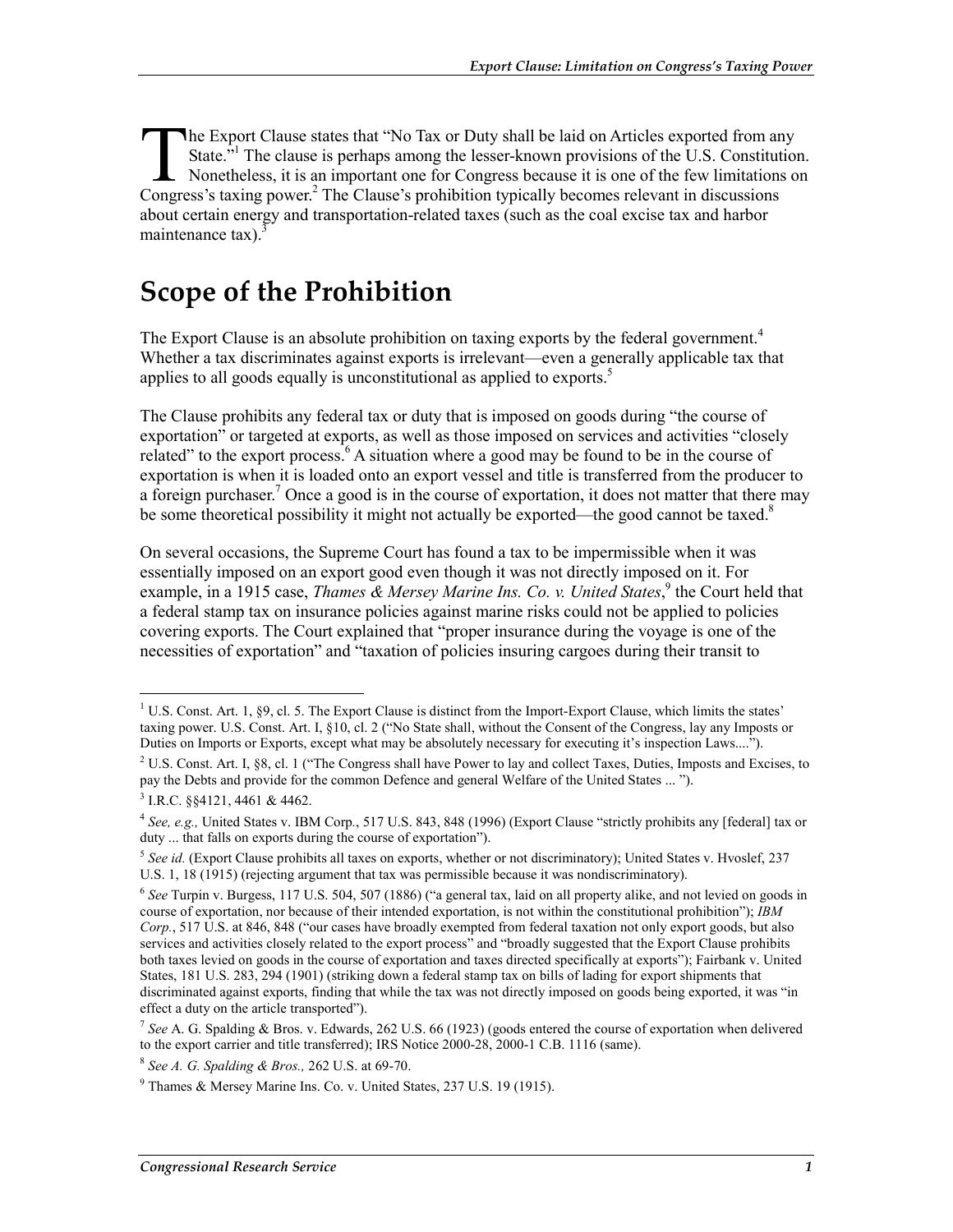foreign ports is as much a burden on exporting as if it were laid on  $\ldots$  the goods themselves."<sup>10</sup> In a more recent case, *United States v. IBM Corp.,*<sup>11</sup> the Court recognized *Thames & Mercy* as still good law, which led it to conclude that a tax on insurance premiums paid to foreign insurers not subject to the federal income tax could not be applied to insurance for exports.<sup>12</sup> Additional taxes that have been found to be essentially imposed on the good itself are those imposed on charter contracts<sup>13</sup> and a federal stamp tax on bills of lading for export shipments.<sup>14</sup> Other than these examples, there is not much guidance on when an activity or service is protected from tax because it is "closely related" to the export process.<sup>15</sup>

Importantly, the Clause does not prohibit a generally applicable tax from being imposed on goods prior to export.<sup>16</sup> In other words, goods that are exported are not exempted "from the prior" ordinary burdens of taxation which rest upon all property similarly situated."17 Thus, for example, a manufacturing tax on filled cheese was permissible even though the specific cheese at issue was manufactured under contract for exportation and was in fact exported.<sup>18</sup> Similarly, a stamp charge of 25 cents per package of tobacco intended for export was upheld when the stamp charge, which indicated the tobacco was otherwise exempt from tobacco excise taxes, was designed to prevent fraud with respect to the excise tax exemption.<sup>19</sup> This purpose led the Court to conclude the stamp charge was not a tax on exports.

#### **Tax v. User Fee**

The Export Clause only prohibits the imposition of "taxes" and "duties." It does not prohibit user fees.20 Thus, the distinction between a tax and user fee is important. Congress's choice to call something a tax or a fee will not be determinative in assessing the provision's constitutionality.<sup>21</sup> Rather, a court will likely examine the provision's substantive characteristics to determine if it is a fee or tax.<sup>22</sup> Thus, it is possible that a charge referred to in statute as a "fee" could be

1

<sup>16</sup> *See id*. at 846; *see also* William E. Peck & Co. v. Lowe, 247 U.S. 165 (1918) (upholding imposition of tax on income of company engaged in export business).

17 Cornell v. Coyne, 192 U.S. 418, 427 (1904).

<sup>18</sup> *See id.*

19 Pace v. Burgess, 92 U.S. 372 (1876); *see also* Turpin v. Burgess, 117 U.S. 504, (1886) (same result even after Congress later repealed the stamp charge by legislation that explicitly referred to it as an "export tax").

<sup>20</sup> *See* United States v. U.S. Shoe Corp., 523 U.S. 360, 369 (1998) (the Court's holding, which struck down the harbor maintenance tax as applied to exports after rejecting its characterization as a user fee, "does not mean that exporters are exempt from any and all user fees designed to defray the cost of harbor development and maintenance. It does mean, however, that such a fee must fairly match the exporters' use of port services and facilities.").

<sup>21</sup> *See* NFIB v. Sebelius, 132 S. Ct. 2566, 2594-95 (2012).

<sup>22</sup> *See U.S. Shoe Corp*., 523 U.S. at 369.

<sup>10</sup> *Id.* at 27.

<sup>11</sup> United States v. IBM Corp*.*, 517 U.S. 843 (1996).

<sup>12</sup> I.R.C. §4371.

<sup>13</sup> United States v. Hvoslef, 237 U.S. 1 (1915).

<sup>14</sup> Fairbank v. United States, 181 U.S. 283 (1901).

<sup>&</sup>lt;sup>15</sup> For example, it was possible that the Court in *IBM* would address the "closely connected" concept when assessing the constitutionality of a tax on certain insurance premiums. However, the Court avoided the issue because it characterized the tax as a "hybrid in which the tax both burdens exports during transit and ... is essentially a tax on the goods themselves" and therefore "[r]eexamination of the question whether a particular assessment on an activity or service is so closely connected to the goods as to amount to a tax on the goods themselves must await another day." *IBM Corp*., 517 U.S. at 863.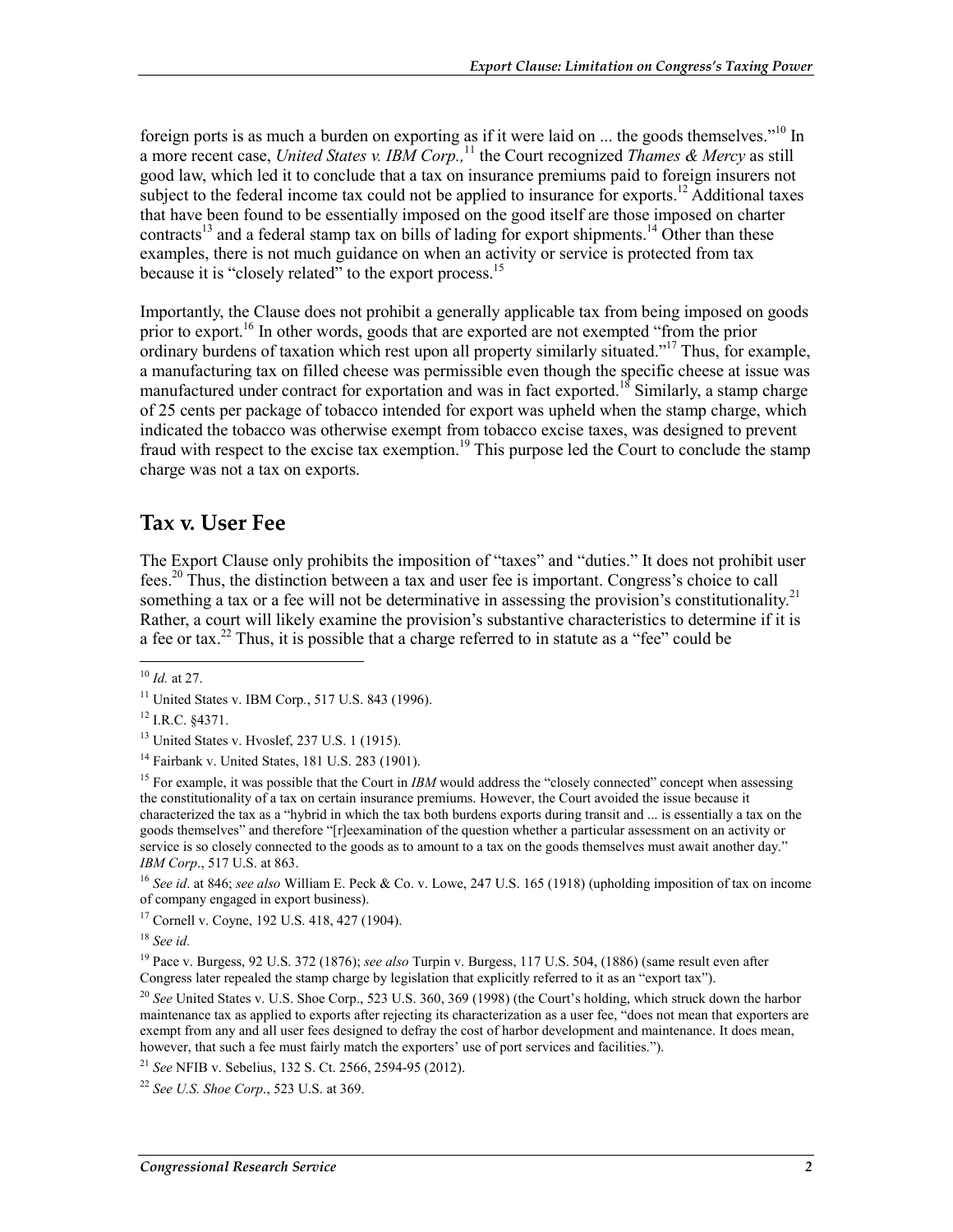recharacterized by a court to be a "tax" if it failed to meet the characteristics of a user fee (described below), and vice versa.

A case that illustrates this distinction is *United States v. U.S. Shoe Corporation*. 23 At issue in that case was the harbor maintenance tax (HMT), which imposes a charge on cargo passing through U.S. ports in order to fund harbor maintenance projects.<sup>24</sup> The question was whether the HMT was a tax, in which case it could not be imposed on exports, or a user fee that would fall outside the Export Clause's scope. The Supreme Court held that the HMT was a tax and therefore could not be imposed on goods in the process of exportation. In so doing, it exhibited a willingness to engage in substantive analysis to determine whether a government charge was a user fee or a tax. To make the determination, the Court relied on a prior case, *Pace v. Burgess.*25 According to that case, the primary characteristics of a user fee for purposes of the Export Clause are that it, unlike a tax, is (1) proportional to the government services or benefits received by the payor and (2) not determined solely on an ad valorem basis (i.e., not solely based on the quantity or value of the goods or services on which it is placed).<sup>26</sup> Applying that analysis here, the Court determined there was not a close enough relationship between the services rendered by the U.S. ports and the charges levied under the HMT since the HMT was solely determined on an ad valorem basis. Even though the HMT was considered a tax in this context, the Court made clear this should not be interpreted to mean that exporters are exempt from user fees intended to defray costs associated with harbor maintenance.<sup>27</sup> Rather, it meant that any such fee "must fairly match" their use of port services and facilities. $28$ 

#### **Modern Application of the Clause**

After decades of no serious Export Clause challenges, several taxes were found in the late 1990s to be unconstitutional as applied to exports. In the 1996 *IBM* case, the Supreme Court struck down the tax on insurance premiums paid to foreign insurers that are not subject to federal income tax as applied to insurance for exports. In 1998, the Court in *U.S. Shoe* struck down the imposition of the HMT as applied to exports. Later that same year, a federal district court ruled that imposing the excise tax on domestically mined coal in the stream of exportation clearly violated the Export Clause.<sup>29</sup>

After that streak of taxes being struck, a different result was reached in several recent cases brought by coal producers and exporters alleging that a reclamation fee imposed by the Surface Mining Control and Reclamation Act of  $1977^{30}$  on exported coal violates the Export Clause. The reclamation fee is based on each ton of "coal produced" by surface and underground mining.<sup>31</sup>

<u>.</u>

 $^{23}$  United States v. U.S. Shoe Corporation, 523 U.S. 360 (1998).

<sup>24</sup> I.R.C. §§4461, 4462.

<sup>&</sup>lt;sup>25</sup> Pace v. Burgess, 92 U.S. 372 (1875).

<sup>26</sup> *See U.S. Shoe Corp.,* 523 U.S. at 369.

<sup>27</sup> *See id*.

<sup>28</sup> *Id*.

 $^{29}$  Ranger Fuel Corp. v. United States, 33 F. Supp. 2d 466 (E.D. Va. 1998).

<sup>30</sup> P.L. 95-87, as amended (codified at 30 U.S.C. §§1201-1328).

 $31$  30 U.S.C. §1232(a) ("All operators of coal mining operations ... shall pay ... a reclamation fee of 35 cents per ton of coal produced by surface mining and 15 cents per ton of coal produced by underground mining or 10 per centum of the value of the coal at the mine, as determined by the Secretary.... )".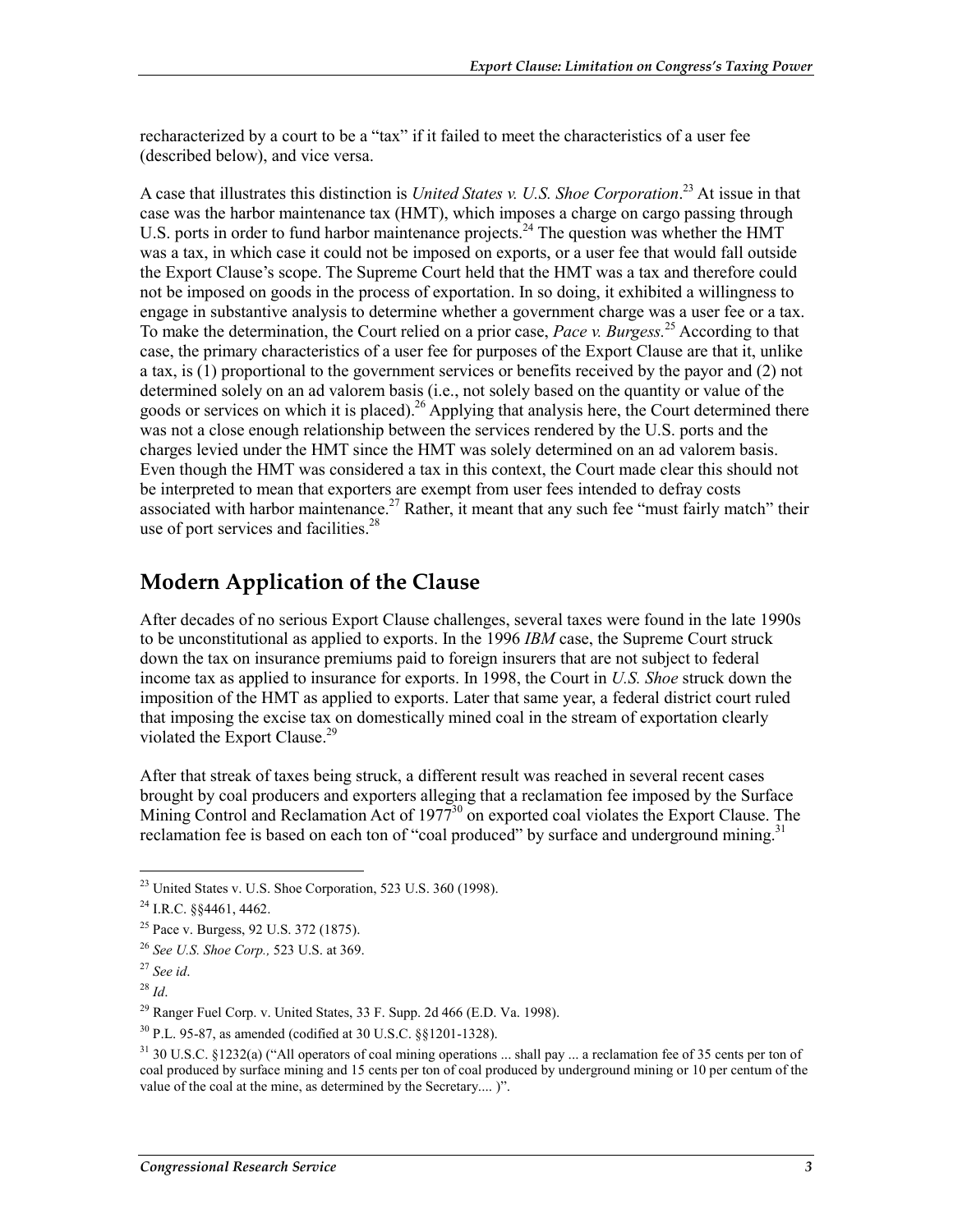Neither the statute nor the agency regulations define the term "coal produced."<sup>32</sup> The coal producers and exporters argued that the term refers to the process of extracting and selling coal, and therefore the imposition of the fee on coal sold to foreign purchasers violates the Export Clause. The government argued the term only refers to the extraction, and not the sale, of coal. In 2008, the Court of Appeals for the Federal Circuit agreed with the government and upheld the reclamation fee statute as constitutional.<sup>33</sup> The court, using the principle of statutory construction that "every reasonable construction must be resorted to, in order to save the [challenged] statute from unconstitutionality," found that interpreting the term "coal produced" to refer to "coal extracted" is reasonable.

#### **Taxes Struck Under the Export Clause**

Courts have found several federal taxes to violate Article 1, Section 9, clause 5 to the extent they were imposed on exports. Examples include the following.

*Fairbank v. United States*, 181 U.S. 283 (1901), struck down a stamp tax on foreign bills of lading [Act of June 13, 1898 (30 Stat. 448, 459)].

*United States v. Hvoslef*, 237 U.S. 1 (1915), struck down a tax on charter parties as applied to shipments exclusively from U.S. ports to foreign ports [Act of June 13, 1898 (30 Stat. 448, 460)].

*Thames & Mersey Marine Ins. Co. v. United States*, 237 U.S. 19 (1915), struck down a stamp tax on marine insurance policies on exports [Act of June 13, 1898 (30 Stat. 448, 461)].

*United States v. IBM Corp*., 517 U.S. 843 (1996), struck down a federal tax on insurance premiums paid to foreign insurers not subject to the federal income tax as applied to insurance for losses incurred during the shipment of goods from locations within the United States to purchasers abroad [Act of Aug. 16, 1954 (ch. 736, 68A Stat. 521, 26 U.S.C. §4371(1))].

*United States v. United States Shoe Corp*., 523 U.S. 360 (1998), struck down the Harbor Maintenance Tax as applied to goods loaded for export at U.S. ports [Act of Nov. 17, 1986 (P.L. 99-662, title IV, §1402(a), 100 Stat. 4266, 26 U.S.C. §§4461, 4462)].

*Ranger Fuel Corp. v. United States*, 33 F. Supp. 2d 466 (E.D. Va. 1998) struck down the excise tax on domestically mined coal as applied to coal destined for export [Act of Feb. 10, 1978 (P.L. 95-227, §2(a), 92 Stat. 11, 26 U.S.C. §4121].

**Source:** Congressional Research Service.

### **Claims for Damages Under the Export Clause**

Courts have found several taxes to be unconstitutional as applied to exports, including the coal excise tax and the harbor maintenance tax (see the text box above). One question that arises in these situations is what remedy exists for taxpayers who paid an unconstitutional charge imposed by the government.

1

<sup>32</sup> *See* 30 U.S.C. §1232(a); 30 C.F.R. §870.12 (regulation of Office of Surface Mining Reclamation and Enforcement).

<sup>33</sup> *See* Consolidation Coal Co. v. United States, 528 F.3d 1344 (Fed. Cir. 2008), *reversing* 75 Fed. Cl. 537 (2007) and 64 Fed. Cl. 718 (2005); Consolidation Coal Co. v. United States, 615 F.3d 1378 (Fed. Cir. 2010) (reaching same conclusion with respect to the regulations). *See also* Consolidation Coal Co. v. United States, 102 Fed. Cl. 489 (2011); Eaglehawk Carbon, Inc. v. United States, 105 Fed. Cl. 128 (May 29, 2012); Red River Coal Co. v. United States, No. 01-441 C, 2012 U.S. Claims LEXIS 649 (Fed. Cl. June 21, 2012).

<sup>34</sup> *Id.* at 1347 (quoting Edward J. DeBartolo Corp. v. Fla. Gulf Bldg & Constr. Trades Council, 485 U.S. 568, 575 (1988)).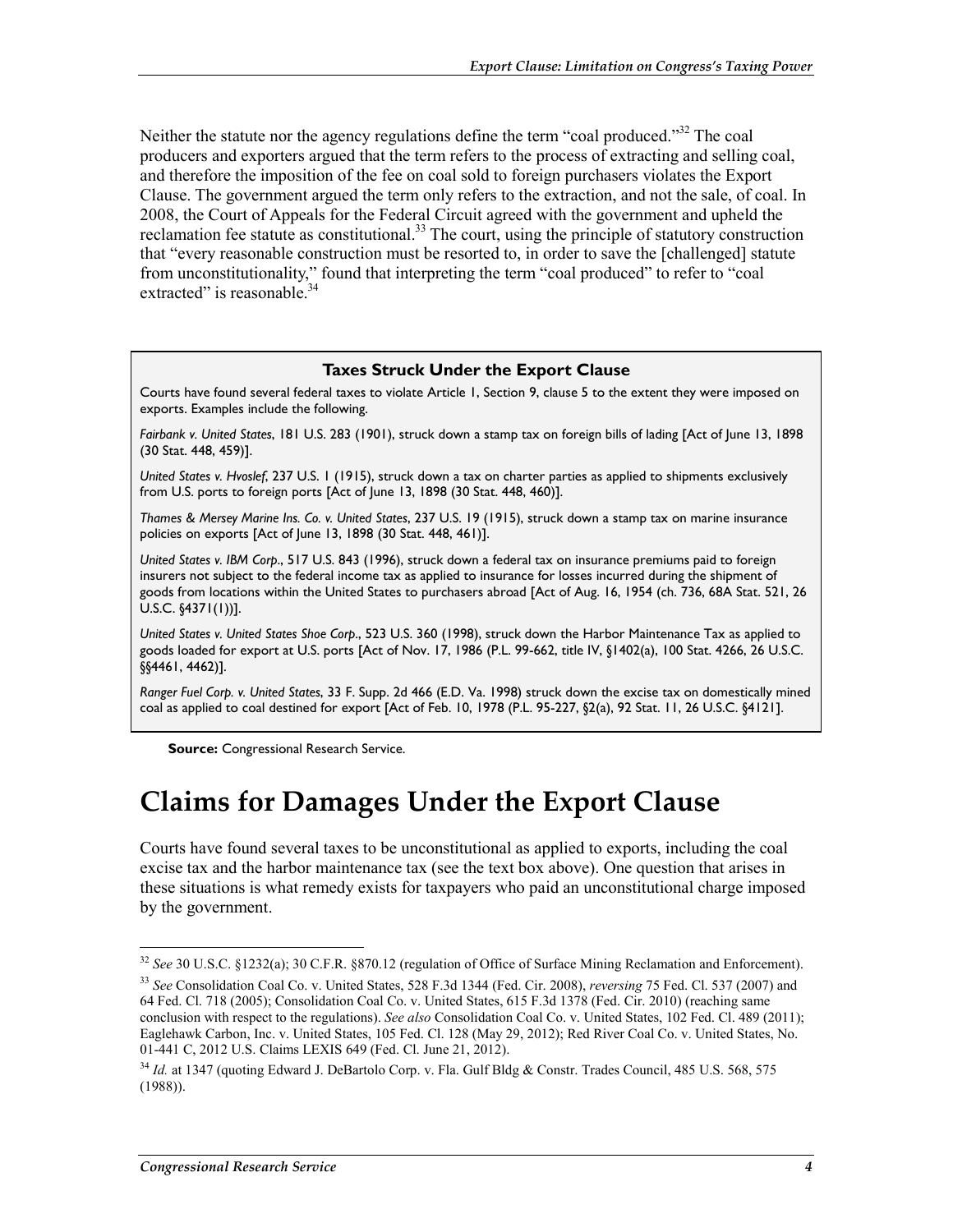Taxpayers who overpay a federal tax are typically required to seek a refund from the IRS using the refund process found in the Internal Revenue Code  $(IRC)$ <sup>35</sup>. The question here is whether there is another option: can taxpayers bring suit in the Court of Federal Claims under the Tucker Act seeking damages from the government in the amount of unconstitutional taxes paid? The Tucker Act grants the court jurisdiction over claims against the United States, including those founded in the Constitution.<sup>36</sup> This same question may arise in the event that a government charge outside the IRC refund procedure was invalidated (e.g., if a non-IRC "fee" was recharacterized by a court to be a "tax"): could a person who paid the unconstitutional charge bring suit under the Tucker Act outside of any applicable administrative refund procedure?

Taxpayers may prefer the Tucker Act because it bypasses two limitations in the IRC refund process. First, the Tucker Act has a longer statute of limitations than the IRC—six years from the time the tax is paid, $37$  compared to three years from such time.<sup>38</sup> Thus, taxpayers could seek damages for taxes paid in the several years preceding those for which they could receive IRC refunds. Second, the IRC sometimes gives priority to producers' refund claims,<sup>39</sup> while the Tucker Act does not. As a result, the Tucker Act could allow parties farther down the supply chain (e.g., exporters) to bring claims alleging they deserved damages because they bore the economic burden of the tax through higher prices.

A threshold issue is whether the Court of Federal Claims can hear these suits. The Tucker Act only confers jurisdiction—it does not create an enforceable right against the United States for monetary damages.<sup>40</sup> Rather, the right must be found in another source of law,<sup>41</sup> which here would be the Export Clause. Thus, a key question is whether the Export Clause provides a right to monetary damages when the government violates it. If the answer is yes, the next question is whether such a claim can be made independent of an IRC (or other administrative) refund claim.

In 2000, the Court of Federal Claims held that the Export Clause provided a separate cause of action so that taxpayers could bring a suit for damages independent of an IRC refund claim.<sup>42</sup> The

<sup>38</sup> *See* I.R.C. §6511(a).

<u>.</u>

<sup>40</sup> United States v. Mitchell, 463 U.S. 206, 216 (1983) (internal quotations and citations omitted).

<sup>41</sup> *See id*; United States v. Testan, 424 U.S. 392, 398, 400 (1976).

<sup>35</sup> *See* I.R.C. §§6511, 6532, 7422 (taxpayers seeking a refund in court must first file a timely refund claim with the IRS and then wait six months, unless the IRS makes a determination prior to that date, before bringing suit). Not all government charges found to violate the Export Clause will be subject to these procedures. *See, e.g.,* 19 C.F.R. §24.24 (U.S. Customs and Border Protection regulations addressing refund procedure for unconstitutionally imposed HMT).

<sup>36</sup> *See* 28 U.S.C. §1491(a)(1) (granting the court jurisdiction over "any claim against the United States founded either upon the Constitution, or any Act of Congress or any regulation of an executive department, or upon any express or implied contract with the United States, or for liquidated or unliquidated damages in cases not sounding in tort").

<sup>37</sup> *See* 28 U.S.C. §2501; Venture Coal Sales Co. v. United States, 370 F.3d 1102, 1105 (Fed. Cir. 2004) (stating a claim accrued for Tucker Act purposes each time the coal excise tax was paid).

<sup>&</sup>lt;sup>39</sup> See I.R.C. §6416(c) ("the amount of any [manufacturers excise] tax ... erroneously or illegally collected in respect of any article exported to a foreign country or shipped to a possession of the United States may be refunded to the exporter or shipper thereof, if the person who paid such tax waives his claim to such amount").

<sup>42</sup> *See* Cyprus Amax Coal Co. v. United States, 205 F.3d 1369 (Fed. Cir. 2000), *cert. denied*, 532 U.S. 1065 (2001). Notably, the court dismissed several other cases brought by coal brokers and ultimate purchasers who argued they were injured by the government's unconstitutional imposition of the coal excise tax because the tax burden was shifted to them by producers charging higher prices. The court found the parties did not have standing to bring suit because the requisite causal relationship between their alleged injury and the government's action was lacking since it was the independent actions of producers that determined whether they paid any amount of the unconstitutional tax. *See*  Emerald International Corp. v. United States, 54 Fed. Cl. 674 (2002); Ontario Power Generation, Inc. v. United States, 54 Fed. Cl. 630 (2002), *aff'd on other grounds by* 369 F.3d 1298 (Fed. Cir. 2004).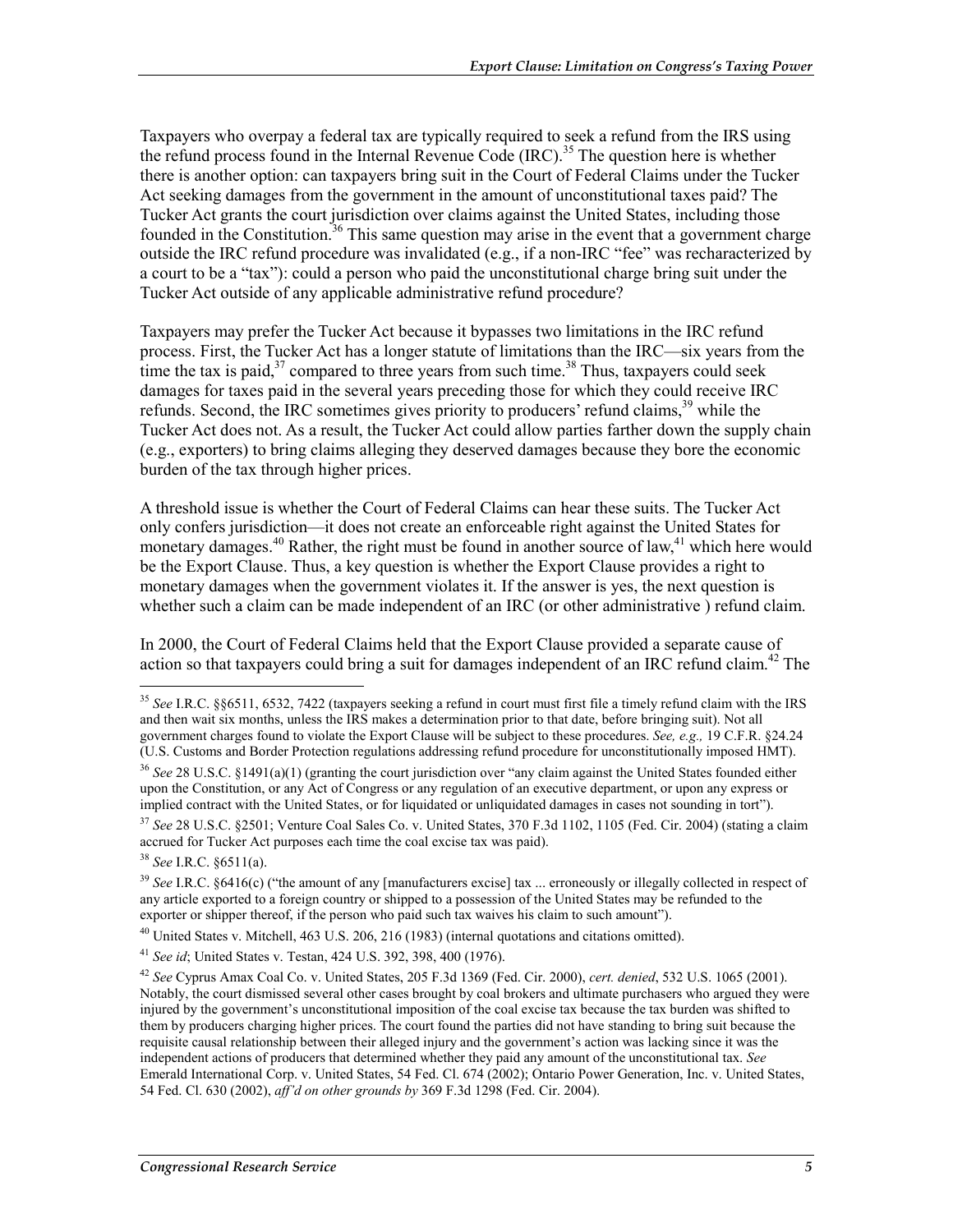court based this conclusion on its findings that the Export Clause was a money-mandating provision, as required for Tucker Act jurisdiction, and that the cause of action founded in a violation of the Export Clause was self-executing. $43$ 

However, in a 2008 decision, *United States v. Clintwood Elkhorn Mining Co.*<sup>44</sup> the Supreme Court held that taxpayers seeking refunds for the unconstitutionally imposed coal excise tax must comply with the IRC refund process. Notably, the Court did not address whether the Export Clause provides a cause of action that could be brought under the Tucker Act, finding that the IRC refund provisions would apply regardless.<sup>45</sup> Thus, that question remains unanswered.

The taxpayers in Clintwood Elkhorn had filed administrative refund claims for the three tax years open under the IRC's statute of limitations and filed suit in the Court of Federal Claims seeking

the amount of taxes paid for the three previous years that were open only under the Tucker Act's longer limitations period. The Supreme Court held that the plain language of the relevant IRC provisions, Sections  $7422$  and  $6511<sup>47</sup>$  clearly required taxpayers to file a timely refund claim with the IRS before bringing suit.<sup>48</sup> The Court stated that it had basically decided the issue in a 1941 case where it had reasoned that the Tucker Act's statute

#### **Post-***Clintwood Elkhorn*

After *Clintwood Elkhorn*, Congress changed the law to provide an alternative administrative procedure for refunding the unconstitutionally imposed coal excise tax.<sup>46</sup> Among other things, it extended the period of time for which refunds could be claimed and expanded the opportunity for exporters to claim refunds.

of limitations was simply "an outside limit" which Congress could shorten in situations requiring "special considerations," such as tax refunds since suits against the government to recover taxes would hinder administration of the tax laws.<sup>49</sup> As the Court had explained in that case, the IRC's refund provisions would have "'no meaning whatever'" if taxpayers who did not comply with those provisions could still bring refund suits under the Tucker Act.<sup>50</sup>

Further, noting that it was clear from its past cases that unconstitutionally collected taxes could be subject to the same administrative requirements as other taxes, the Court rejected the taxpayers' argument that something unique about the Export Clause required different treatment.<sup>51</sup> The Court explained that while the government may not impose unconstitutional taxes, it may create an administrative process to refund them because of its "exceedingly strong interest in financial stability," regardless of whether the tax violated the Export Clause or some other provision of the Constitution.52 The Court also rejected the taxpayers' claim that the IRC refund scheme could not

<sup>1</sup> <sup>43</sup> *See Cyprus Amex,* 205 F.3d at 1373-74.

<sup>44</sup> United States v. Clintwood Elkhorn Mining Co., 553 U.S. 1 (2008).

<sup>45</sup> *See id.* at 9.

<sup>46</sup> P.L. 110-343, Div B ("Energy Improvement and Extension Act of 2008"), Title I, Subtitle B, §114, 122 Stat. 3826.

<sup>&</sup>lt;sup>47</sup> I.R.C. §7422(a) ("No suit or proceeding shall be maintained in any court for the recovery of any internal revenue tax alleged to have been erroneously or illegally assessed or collected ... until a claim for refund or credit has been duly filed with the Secretary ..."); I.R.C. §6511(a), (b) (applying the IRC's limitations period to refunds for "any tax imposed by this title" and disallowing any refund "unless a claim ... is filed by the taxpayer within such period").

<sup>48</sup> *See Clintwood Elkhorn*, 553 U.S. at 7-8 ("[W]e cannot imagine what language could more clearly state that taxpayers seeking refunds of unlawfully assessed taxes must comply with the Code's refund scheme before bringing suit, including the requirement to file a timely administrative claim.").

<sup>49</sup> *Id*. at 8-9 (quoting *United States v. A.S. Kreider Co.*, 313 U.S. 443, 447 (1941)).

<sup>50</sup> *Id*. at 9 (quoting *A.S. Kreider*, 313 U.S. at 448).

<sup>51</sup> *See id.* at 11-12.

<sup>52</sup> *Id*. at 12 (quoting *McKesson Corp. v. Division of Alcoholic Beverages and Tobacco, Fla. Dept. of Business*  (continued...)